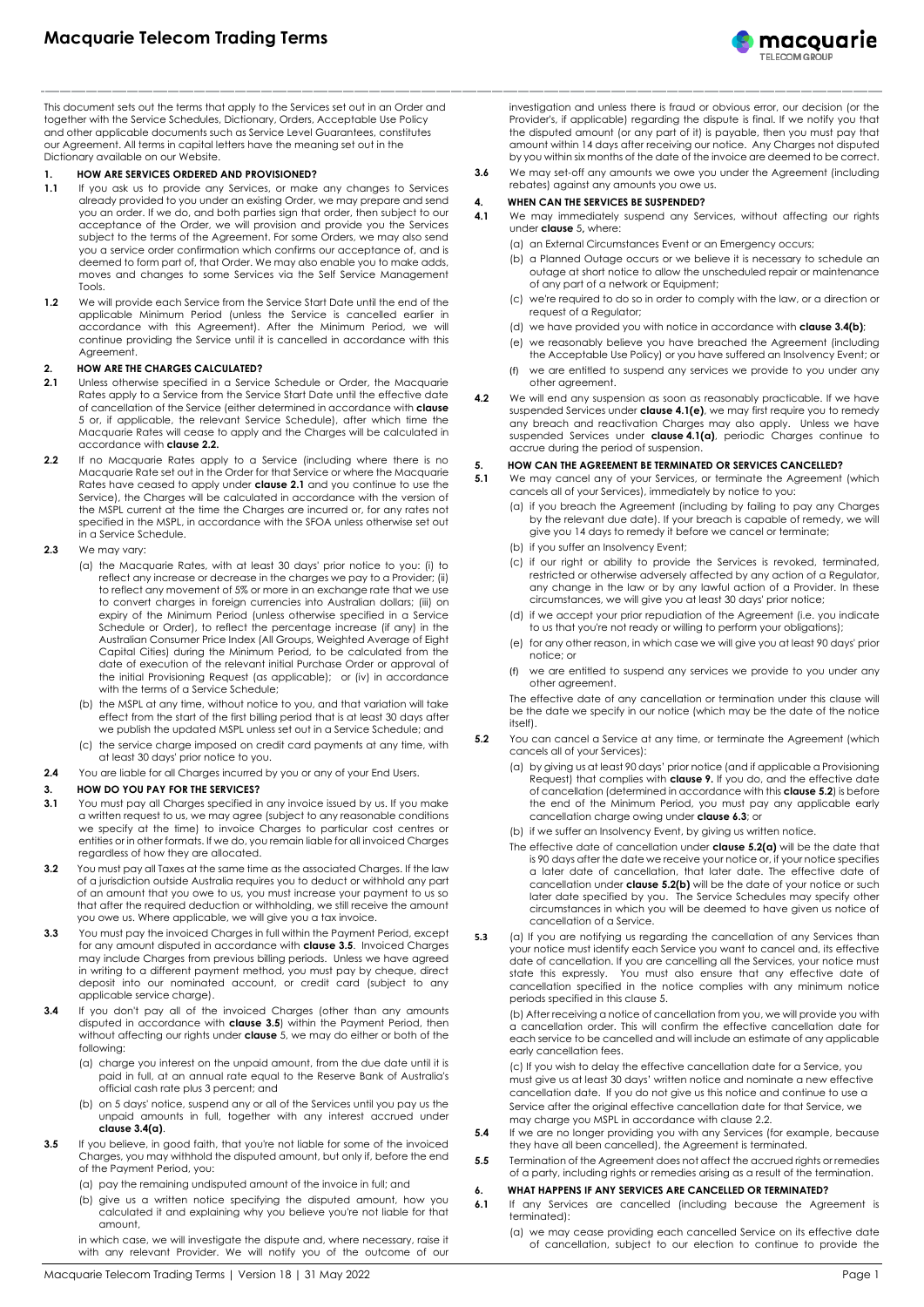

Service to enable the Service to be transferred to another service provider (if applicable); and

- (b) you are liable for all Charges owing to us for the cancelled Services (including any early cancellation charges and other amounts owing under the Agreement) and must pay all outstanding Charges on the due date of the relevant invoices.
- **6.2** If we provide you with any of Our Equipment as part of a cancelled Service, or if any Purchased Equipment associated with a cancelled Service is not fully paid for by the effective date of cancellation:
	- (a) you must return Our Equipment to us within 5 Business Days after the effective date of cancellation, unless we notify you that we will collect it;
	- (b) if we elect to collect Our Equipment, we (or our Personnel) may do so on reasonable notice during your normal business hours and you must provide us with any assistance we reasonably request;
	- (c) we may charge you any costs we incur in relation to the return or collection of the Equipment or our attempts to do so; and
	- (d) if you fail to return (or allow us to collect) Our Equipment within 5 Business Days after the effective date of cancellation, you will be liable to pay us the cost to us of replacing that Equipment with the same or similar Equipment (as our Providers or we determine) including any costs imposed on us by our Providers or other third parties.
- <span id="page-1-1"></span>**6.3** If a Service is cancelled (including because the Agreement is terminated), and the effective date of cancellation of the Service is before the end of the applicable Minimum Period (including before the Service Start Date), then unless the Service was cancelled under **clauses [5.1\(c\),](#page-0-11) [5.1\(e\)](#page-0-12) o[r 5.2\(b\)](#page-0-10)**, you must pay an early cancellation charge calculated in accordance with the applicable Service Schedules and/or Order.

#### <span id="page-1-5"></span>**7. HOW WILL LIABILITY UNDER THE AGREEMENT BE DETERMINED?**

- <span id="page-1-2"></span>**7.1** To the extent permitted by law, we exclude all, representations, terms, conditions, warranties or guarantees (including as to acceptable quality, fitness for purpose, satisfaction of your requirements or timeliness) that are not expressly set out in this Agreement and you agree that you have not relied on any such matters. If any such term is implied or imposed in relation to the Agreement and cannot be excluded, then to the extent permitted by law, our liability for a breach of such term is limited to one or more of the following at our option:
	- (a) in relation to goods, the replacement of the goods or the supply of equivalent goods, the repair of the goods, the payment of the cost of replacing the goods or of acquiring equivalent goods, or the payment of the cost of having the goods repaired; or
	- (b) in relation to services, the re-supply of the services or the payment of the cost of resupplying the services.
- <span id="page-1-3"></span>**7.2** To the extent permitted by law, we exclude all Liability to you (and anyone claiming through you) for loss of profits, opportunity, revenue, data, goodwill, business or anticipated savings, pure economic loss, loss of value of equipment (other than cost of repair) or expectation loss, or any indirect, consequential, special, punitive or exemplary loss or damage, even if it was reasonably foreseeable, arose naturally, or was contemplated by the parties in relation to the events giving rise to that Liability.
- **7.3** Without limiting **claus[e 7.1](#page-1-2)** and **[7.2](#page-1-3)**, to the extent permitted by law, the total aggregate amount of our Liability arising under or in connection with this Agreement is limited to the amount of the Charges you paid to us in the 12 month period prior to the Liability arising for the Services affected by the circumstances giving rise to the relevant Liability.
- **7.4** You indemnify us and our Personnel against any Liabilities we may suffer or incur (including in connection with a third-party claim brought or threatened against us), which arise in connection with: (a) the use or attempted use (including fraudulent use) of the Services by any person; (b) any Customer Content and/or Customer Equipment; (c) any loss or damage caused by the acts or omissions of your Personnel; (d) your breach of the Agreement; (e) any loss of, or damage to, Our Equipment under your possession or control.
- **7.5** A party's Liability under the Agreement (including under an indemnity) will be reduced proportionately to the extent that the Liability was caused by the other party or its Personnel, or by a related body corporate of that other party.

#### <span id="page-1-4"></span>**8. HOW WILL CONFIDENTIAL AND PERSONAL INFORMATION BE USED?**

- **8.1** You acknowledge that in order to provide the Services, we may need to collect, use and disclose personal information about individuals (including your Personnel). Our privacy policy, which is available on the Website, provides information regarding how we collect, use and disclose personal information.
- **8.2** You must not disclose our confidential information (which includes the contents of the Agreement and any pricing, product or service related information we give you) to any third party. We will not disclose any information that you tell us is confidential to third parties except in connection with our provision of the Services or as otherwise specified in this **clause** [8.](#page-1-4)
- **8.3** You are responsible for obtaining all authorisations, licenses and consents, and issuing all relevant notifications, required under applicable laws in relation to any information or content you use or provide us (including any personal information) and any intellectual property rights subsisting in that information or content. You consent to us collecting, using and disclosing information provided by you, or on your behalf, to our Providers, contractors and agents to the extent necessary to provide the Services. You also authorise us to undertake credit checks and to use or disclose such credit information for the purpose of providing the Services. This **clause** [8](#page-1-4) does not prevent a party from disclosing information with the other party's prior written

consent or to the extent required by law or the rules of any stock exchange.

### <span id="page-1-0"></span>**9. HOW DO THE PARTIES NOTIFY EACH OTHER?**

- **9.1** We will send notices to you using your contact details on the relevant Order.
- **9.2** All notices to us must be sent by email t[o notices@macquarietelecom.com](mailto:notices@macquarietelecom.com) other than cancellation notices which must be sent to [cancellations@macquarietelecom.com.](mailto:cancellations@macquarietelecom.com) If you are notifying us regarding the cancellation of any Services then your notice must identify each Service you want to cancel, its effective date of cancellation and, if you are cancelling all the Services, include a statement that you are terminating the Agreement. You must also:
	- (a) ensure that any effective date of cancellation specified in the notice complies with any minimum notice periods specified in clause [5;](#page-0-0)
	- (b) in the case of any Voice Services, Mobile Services or Data Services, submit a Provisioning Request, using the prescribed form, via the Self Service Management Tools;
	- (c) in the case of Cloud and Hosting Services, accept a Provisioning Request that we prepare; and
	- (d) nominate one of your Personnel who can liaise with us regarding the cancellation.
- **9.3** All notices under the Agreement must be in writing and comply with this clause. A party may change its contact details by giving at least 7 days' notice to the other party. Your notices to us will be treated as received when we send you an email acknowledging receipt. Our notices to you will be treated as received when they are sent to your address or when they are sent by email (as applicable).
- **9.4** We may notify you of any amended or new policies (including the Acceptable Use Policy, privacy policy and other operational manuals), by publishing the policy on the Website and/or any online customer portal to which you have access or by providing you a copy of the policy. The policy, or amendment to the policy, takes effect on the date of notification under this clause.

## **10. WHAT OTHER TERMS APPLY TO THE SERVICES?**

- **10.1** Other terms are set out in other documents that form part of the Agreement.
- **10.2** We will determine how the Services are provided, including by selecting Providers. You authorise us to take any actions necessary to provide the applicable Services, including exchanging any necessary information with Providers and signing and submitting on your behalf any necessary authority forms or other details required to provide the Services.
- **10.3** Any Expected Ready for Service Date notified by us is a target only. We will use reasonable efforts to meet that target, but if we do not, we will not be responsible for any delays or Liabilities that you or anyone else may suffer or incur as a result. If you request delivery or installation outside standard business hours additional Charges will apply.
- **10.4** Notwithstanding this Agreement, neither party is liable for any delay or failure in the performance of its obligations under the Agreement (excluding an obligation to pay money) to the extent that the delay or failure is attributable to an External Circumstances Event. The parties will work together to minimise the impact of any External Circumstances Event on the Services.
- **10.5** You must ensure that all of your Personnel, related bodies corporate and End Users comply with the terms of this Agreement (including the Acceptable Use Policy) and you are responsible and liable for all acts and omissions of those parties in connection with this Agreement. You must ensure that your Personnel and Customer Equipment do not cause any damage to our land, premises (including the Intellicentres), facilities or Our Equipment.
- **10.6** The Agreement is the entire agreement between you and us in relation to the Services and supersedes any previous agreements, arrangements or representations. If there is any inconsistency between the components of the Agreement, the one mentioned earlier in the definition of Agreement in the Dictionary will prevail to the extent of that inconsistency.
- **10.7** You acknowledge that we may assign or novate any or all of our rights and obligations under the Agreement to any other party without your consent. You irrevocably appoint us as your lawful attorney to execute all documents and do all acts necessary or desirable to give effect to an assignment or novation under this clause. You may only assign or deal with your rights or obligations under the Agreement with our prior written consent, which we will not unreasonably withhold.
- **10.8** No variation of this Agreement is effective unless set out in a formal agreement varying this Agreement and signed by the parties.
- **10.9** If we consider it necessary to vary the Agreement as a result of any action of a Provider or Regulator, we may do so by giving you 30 days' prior notice of the variation. You can object to the variation, but only if you notify us within 10 days after the date of our variation notice. In that case, the parties will negotiate in good faith and try to agree on an acceptable variation, but if we cannot reach agreement before the end of the original 30-day notice period, then we may terminate the Agreement by giving you a further 30 days' notice.
- **10.10** If a part of the Agreement is held to be void, voidable or unenforceable, or an invalid part is severed, the remainder of the Agreement is not affected. No waiver of a right or remedy under the Agreement is effective unless in writing and signed by the party giving it.
- **10.11** All clauses which are either expressly or by implication intended to survive expiry or termination will continue to apply after termination including **clauses** [7](#page-1-5) an[d 8.](#page-1-4)
- **10.12** The laws of New South Wales govern the Agreement and both parties irrevocably submit to the exclusive jurisdiction of the courts of New South Wales.